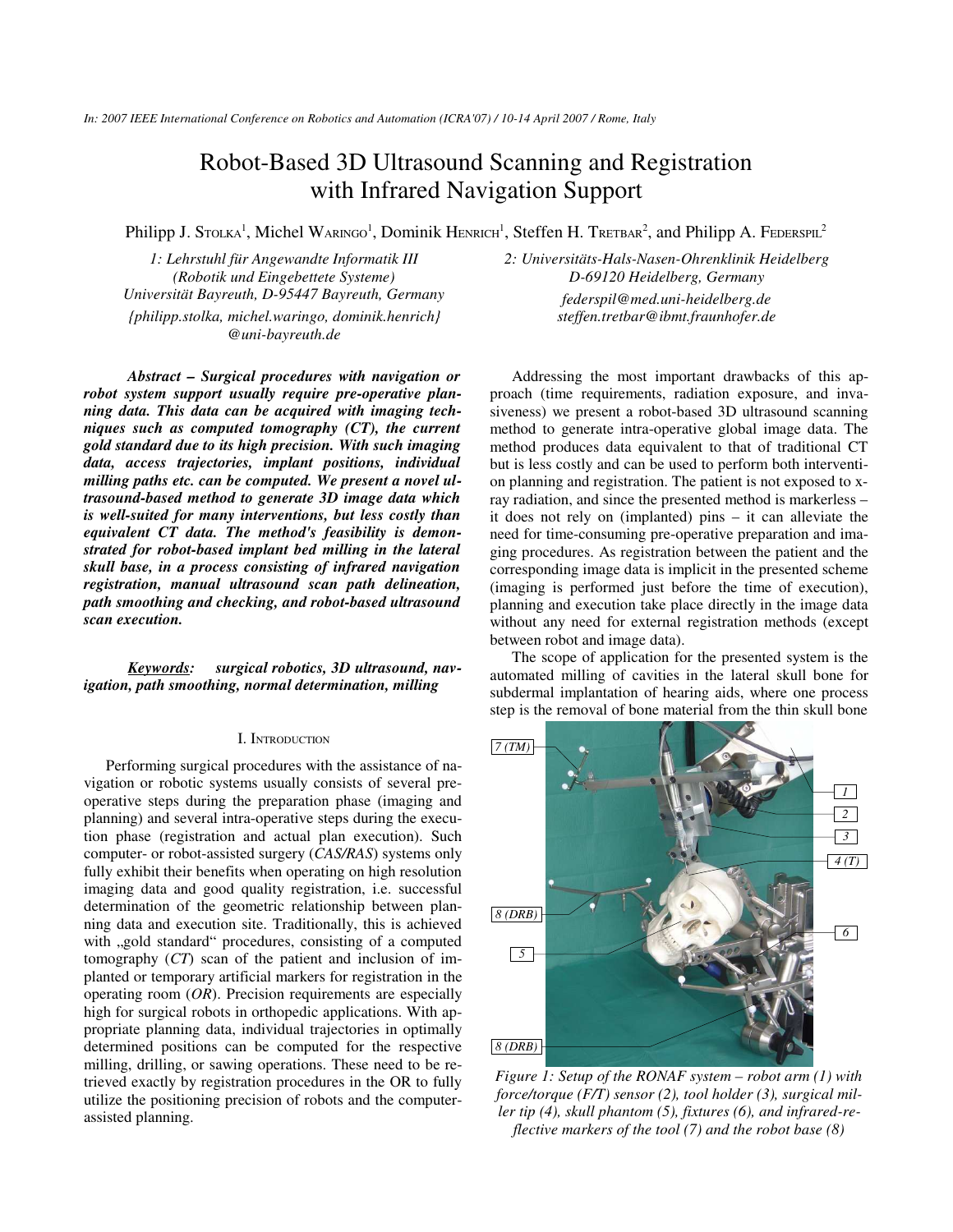

*Figure 2: Soundbridge implant dummy (left; grid 5x5mm²), generated layered concentric milling path (right)*

(*calotte*) in the shape of flat amplifier components (Figure 1, Figure 2) [6], [7]. Other applications would be *mastoidectomies* (removal of arbitrarily shaped bone volumes behind the ear) or generally any intervention where ultrasound data can effectively replace imaging, e.g. orthopedic knee or hip interventions.

Based on an overview of the state of the art (Section II), one can justify the development of a robot-based 3D ultrasound system and accompanying registration and checking procedures (Section III). The implementation for a specific application with a specific robot system (Section IV) is experimentally validated for the whole process on human preparations (Section V). Finally, the outlined conclusions indicate the possible direction of future work (Section VI).

## II. STATE OF THE ART

Currently, the standard imaging modality for planning in autonomous and/or cooperative robot-assisted surgery (*RAS*) systems is global preoperative data from CT, with magnetic resonance imaging (*MRT*) following closely. Examples are the commercial systems Robodoc [10] and CASPAR (orthopedic knee and hip interventions), the AcroBot (knee) [2], or research systems like RobaCKa [3] and CRANIO/CRIGOS (orthopedic interventions on the skull) [1]. They require lengthy imaging procedures before the intervention and some means of registering imaging data with the situation in the operating room.

Alternatives for certain limited cases include atlas- or model-based CT-free methods, e.g. by sampling bone surface regions of the knee or hip/knee pivot points with handheld infrared navigation system pointers, thus fitting a generic organ model to patient-specific features (e.g. "BrainLab VectorVision knee").

The use of ultrasound (*US*) has been traditionally limited for manual intervention planning purposes due to its low resolution. However, its non-invasive nature makes it the preferred choice for registration, as with tracked US A-mode (i.e. 1D) probes to register the patient with a prior CT scan, e.g. [17]. However, recent developments towards high-precision US systems enable their use at least for situations where the thickness of tissues with highly different densities needs to be measured [4], [12].

However, actual 3D ultrasound scanning for planning and registration can be found in only a small number of projects, e.g. in the IR-navigated B-mode (2D) manual scanning of the shoulder/elbow area with concurrent 3D volume reconstruction in [8]. As the resolution and precision of conventional US probes is low, this data is difficult to use for planning CAS/RAS interventions.

Finally, the combination of robot-based interventions with 3D ultrasound as the basis for planning (instead of CT) has not been presented in the literature, in spite of its potential advantages, such as non-invasiveness of imaging and registration, no radiation exposure, and potential high axial resolution.

### III. REGISTRATION AND SURFACE SCANNING

Therefore, we can state our design requirements as follows: Discarding CT in favor of US imaging for orthopedic interventions makes high-precision measurements necessary, with distance and preferably bone thickness being sampled with a precision comparable to the ~0.4mm standard set by conventional CT. Furthermore, because the US probe is a local sensor (it does not provide global positioning information) we need a means of locating the samples relative to each other with a spatial and temporal precision resulting in volume reconstruction better than or comparable to CT. Finally, the volume needs to be *registered* to the robot precisely enough to be useful for navigation with additional local sensor support [18], i.e. the transformation from planning data to the robot coordinate system must be established.

With the presented method, several implicitly registered image modalities are generated for navigation. First, a skull surface representation is generated by manual sampling of surface points with a hand-held IR pointer, after which a skull representation is created by scanning the skull with a robot-held A-mode US probe, returning both outer and inner skull boundaries. Both representations can be used in addition to or as a replacement for a CT scan. Their acquisition automatically registers the robot with the patient.

To achieve this, several transformations – between the robot, optical tracking system, and IR pointers – need to be established first (Section A). Robot-based scanning relies on a manually defined path that has to be smoothed (Section B) before further processing (surface normals determination, Section C) takes place. Finally, path planning for the robot may bring about kinematic problems that need to be addressed before actual execution (Section D).



*Figure 3: Two pointers (6D and 5D) with respective (example) local frames (origin A) and tips (Z)*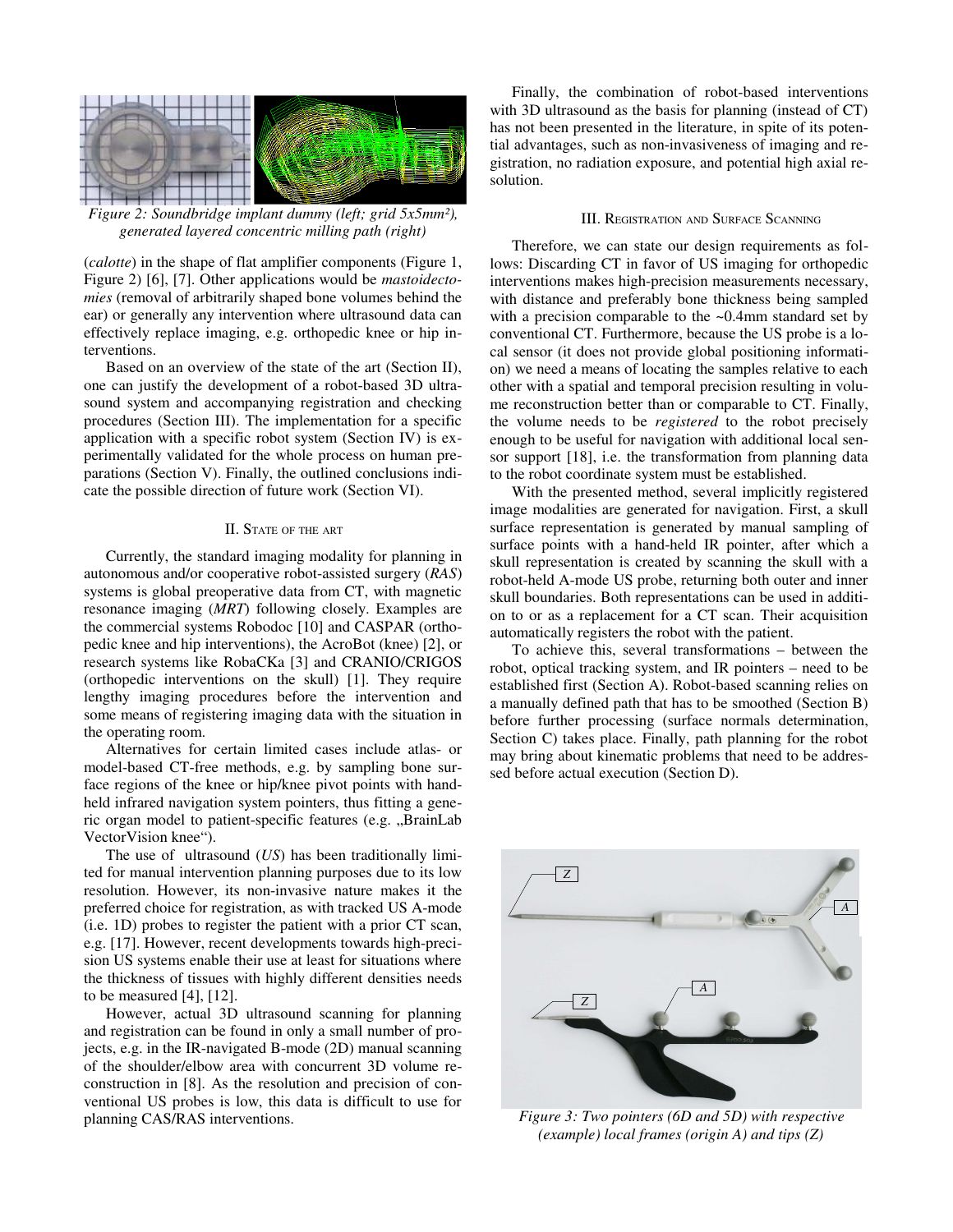

*Figure 4: Registrations (3D – only translations T, 6D – translations T and rotations R) between robot and tool and US probe (tool tip M, tool infrared marker TM), the optical tracking system (OTS), skull surface and scan path (K) demonstrated by hand-held pointer (pointer tip PT, pointer infrared marker PM)*

## *A. Registration of Robot, Optical Tracking, and Pointers*

The registration relationships between the robot, optical tracking system (*OTS*), hand-held pointers, skull surface, and the US scan path for the presented system are shown in Figure 4. The rigid tool combination including miller and US probe forms one registration entity which needs to be registered to the actual patient in the operating room (*OR*). Since imaging data originates directly from the current patient situation (contrary to CT data which would need to be sampled separately beforehand), patient and bone representation can be identified as one entity which does not need any additional registration procedures. The milling volume (the implant bed) needs to be positioned within this representation, e.g. through a position optimization procedure as described in [14].

First, the robot performs calibration motions to calibrate the transformation between the milling tool and its rigidly attached IR marker and register both in OTS coordinates (Objects 4 and 7 in Figure 1). These motions consist of pivoting around the miller tip (to calibrate the exact position of the tip in its associated marker's coordinates, while it is known in robot coordinates) and subsequent translation motions along the tool X and Y axes (to determine the rotation between the OTS and tool marker coordinate systems). The pivoting motion results in a spherical cloud of marker positions samples by the OTS, which is then subjected to a sphe-



*Figure 5: Example of complete smoothing of a two-dimensional path P with nine path points. In each step i, the path point whose removal leads to the smallest possible deviation between Pi and the original path P is removed. A reasonable smoothed path could be e.g. P<sup>5</sup>*



*Figure 6: Scan path for ultrasound recording of the human skull – original path (left, 307 path points) and smoothed path using*  $K_1$  *and*  $d_s = 1.0$ *mm* (*right,* 90 *path points*)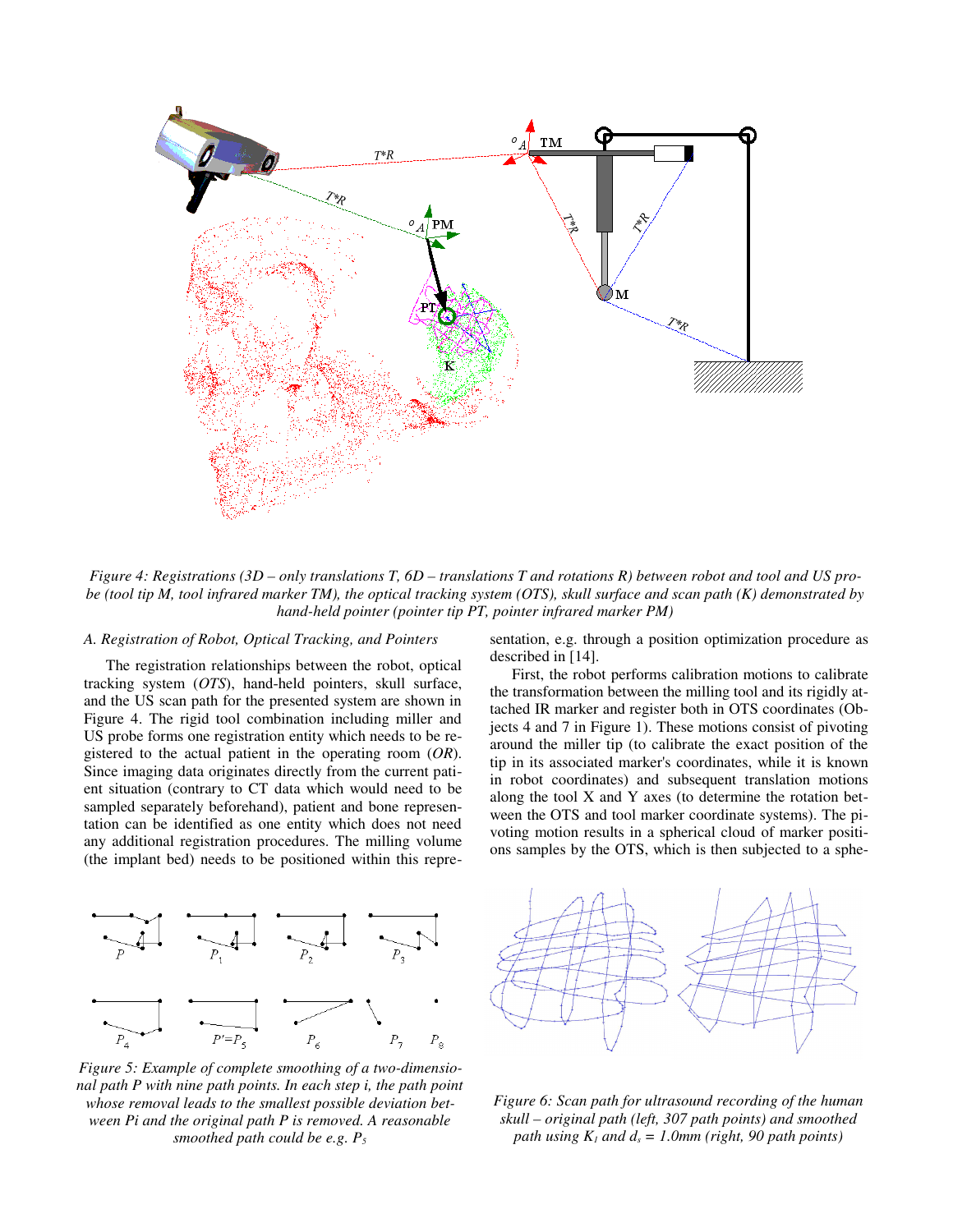re-fitting algorithm to compute the position of the sphere center, representing the miller tip [13], [9].

Second, the user calibrates a hand-held OTS pointer, determining the specific translation between pointer marker *A* and pointer tip *Z* (Figure 3), by pivoting it around its tip. The user then samples a cloud of skull surface points by sliding the pointer over the exposed skull, thus creating a surface representation which is already registered with the OTS, and thus with the robot.

Third, the pointer is used to define the 3D positions making up the scan path on the skull surface to be followed by the robot-held US probe. We allow the user to perform this step manually to allow explicit consideration or omission of problematic regions with strong curvature or sensitive structures. However, the US probe will need to be oriented almost perfectly perpendicular to the surface to be scanned in order to receive satisfying US echoes. This is especially important for correct delineation of the inner skull boundary. Therefore, the sequence of 3D points acquired needs to be processed prior to path execution by path smoothing and surface normal determination procedures.

## *B. Scan Path Smoothing*

Let  $P = \{p_1, ..., p_n\}$  be a path consisting of path points *p*i∈ℜ*<sup>m</sup>* , *m* being the dimensionality of the path and *n* the number of path points. In order to allow faster and less jerky scanning, the scan path *P* is smoothed by successively removing points until the resulting path deviation exceeds an application-specific threshold [16]. In the following, the smoothing procedure we developed is explained.

We define the *neighborhood* of a path point  $p_i$  as the sequence of points in *P* between and including the two nearest neighbors of that point in the path *P* to the left and and right of  $p_i$ .

Let *d<sup>i</sup>* be the *deviation* between the smoothed path *P*' and the original path *P* in the neighborhood of the path point  $p_i$ . The *error function K* represents the criterion used to compute  $d_i$ . Its input are the two paths *P* and *P*' as well as the index *i*, and its output is the deviation *d<sup>i</sup>* between them. Finally, we need a threshold value  $d_s$ , indicating the maximum allowed *di*. The entire smoothing process uses the same *K*.

We implemented three error functions suitable for different applications. The deviations computed using these error functions extend over the neighborhood of a removed point.

- $K_1$ :  $d_i$  is the maximum Euclidean deviation of the smoothed path from the original path in the neighborhood of  $p_i$ .
- $K_2$ :  $d_i$  is the root-mean-square deviation of the path points in the original path from the shortened path.
- $K_3$ :  $d_i$  is the area between the smoothed path and the original path.

Thus, we search for a path *P*' whose deviation from *P* does not exceed  $d_s$  at each individual path point according to *K*. The number of path points in path *P*' is minimized under the given conditions (Figure 5).

The algorithm for removing path points is described in detail in [16]. Figure 6 shows an initial US scan path and the result of path smoothing using error function  $K_1$  and a maximum deviation of 1.0mm.

## *C. Surface Normals Determination*

In the next step, surface normals over a local sample neighborhood are determined from the scan path and surface points.

Let  $P = \{p_1, ..., p_n\}$  be a set of Cartesian 3D points with  $p_i = (x_i, y_i, z_i)$ . *P* can be conceived of as a point cloud approximating a possibly non-planar surface.

Furthermore, we need the center  $m = (m_x, m_y, m_z)$ , indicating the point for which the normal vector on the surface should be determined. It is not necessary that  $m \in P$ , and  $m$  needs not be contained in the surface defined by the point cloud, but ideally it should be close to it.

The algorithm can be subdivided into three steps. First, the space containing *P* is hashed allowing for fast access to neighboring points. This step must be performed only once per point cloud. The next two steps consist of finding the relevant points  $n_i \in Q \subseteq P$  in the proximity of *m* and computing the normal vector on the surface defined by *Q*. These steps must be repeated for each normal vector.

The normal vector  $N = (a, b, c)^T$  is directly related to the equation of the regression plane *R* that is the optimal approximation of the point cloud:  $R = \min \{a \cdot x + b \cdot y + c \cdot z + d \}.$ 

We have to find *a*, *b*, *c* and *d* so that

$$
\min \left\{ \sum_{i} (a \cdot x_{i} + b \cdot y_{i} + c \cdot z_{i} + d)^{2} \right\}, \quad i = 1,...n \iff
$$
\n
$$
\min \left\{ n \cdot d^{2} + \sum_{i} \left( \frac{a^{2} \cdot x_{i}^{2} + 2 \cdot a \cdot x_{i} \cdot b \cdot y_{i} + 2 \cdot a \cdot x_{i} \cdot c \cdot z_{i}}{+2 \cdot b \cdot y_{i} \cdot d + b^{2} \cdot y_{i}^{2} + 2 \cdot b \cdot y_{i} \cdot c \cdot z_{i}} \right) \right\}, \quad i = 1,...n
$$
\n
$$
= \min \left\{ f(a,b,c,d) \right\}
$$

To avoid the trivial solution  $(a, b, c, d) = (0, 0, 0, 0)$ , we have to set one element  $\neq 0$ . Without loss of generality, let  $a = 1$ . Now, we can solve

$$
f(a,b,c,d)|_{a=1} = \min \left\{ n \cdot d^2 + \\ \sum_{i} \left( x_i^2 + 2 \cdot x_i \cdot b \cdot y_i + 2 \cdot x_i \cdot c \cdot z_i + 2 \cdot x_i \cdot d + \\ b^2 \cdot y_i^2 + 2 \cdot b \cdot y_i \cdot c \cdot z_i + 2 \cdot b \cdot y_i \cdot d + c^2 \cdot z_i^2 + 2 \cdot c \cdot z_i \cdot d \right) \right\} (1)
$$





*Figure 7: Surface points and US scan points (sampled with IR pointer) and computed orientations for roll v = -20°*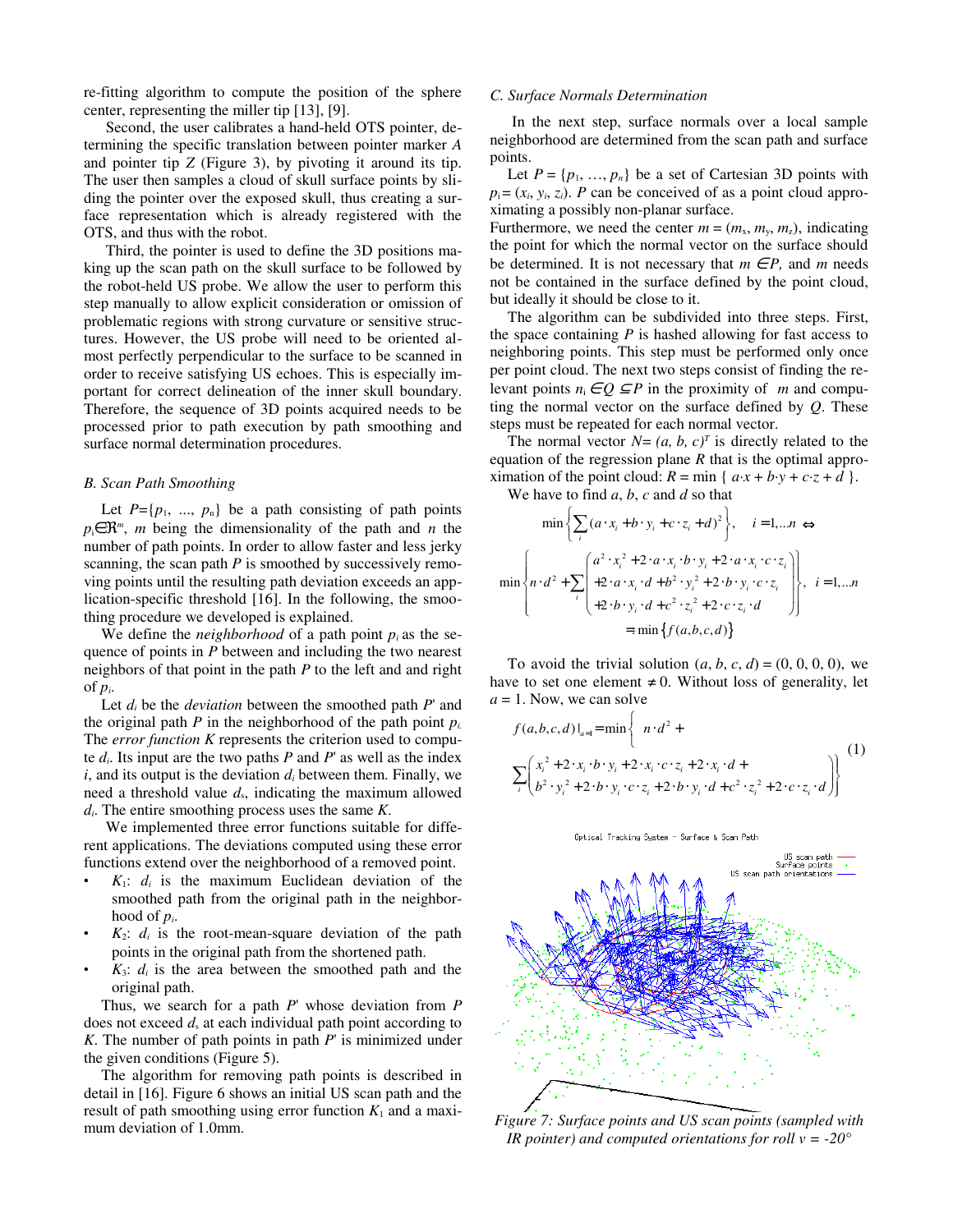In order to simplify the computations and avoid numerical errors, it is wise to shift *P* into its center of gravity. This way, the regression plane passes through the origin and  $d = 0$ .

Let  $S_{a,b} =: \sum_{i=1}^{n}$  $S_{a,b} =: \sum_{i=1}^{n} a_i \cdot b_i$  and  $S_a =: \sum_{i=1}^{n} a_i$  $S_a = \sum_{i=1}^n a_i$  . By deriving Equation (1) by *b* and *c* respectively, we obtain the solutions

$$
a = 1, b = \frac{S_{z,z} \cdot S_{x,y} - S_{y,z} \cdot S_{x,z}}{S_{y,z}^2 - S_{z,z} \cdot S_{y,y}} \text{ and } c = \frac{S_{x,z} \cdot S_{y,y} - S_{y,z} \cdot S_{x,y}}{S_{y,z}^2 - S_{z,z} \cdot S_{y,y}}
$$
(2)

A multiplication by the common denominator yields the normal vector's components

$$
N = \left(S_{y,z}^2 - S_{z,z} \cdot S_{y,y}, S_{z,z} \cdot S_{x,y} - S_{y,z} \cdot S_{x,z}, S_{x,z} \cdot S_{y,y} - S_{y,z} \cdot S_{x,y}\right).
$$

If the plane is parallel (or close) to the  $(y, z)$  plane, the computation becomes unstable. Therefore, we repeat the computation with  $b = 1$  resp.  $c = 1$  instead of  $a = 1$ . The computation with the largest denominator in Equation (2) is the most precise one and is thus selected. Because at most one of the three computations can be numerically unstable (the regression plane can only be perpendicular to at most one main axis), the calculated result is valid.

Finding the normalized normal vector from *n* samples requires 6*n*+11 additions, 6*n*+21 multiplications and one division, i.e. the calculation has an asymptotic complexity O(*n*).

# *D. Robot-Based Ultrasound Scan Execution*

The procedure described so far yields a 5D path – a sequence of 3D positions with two rotational degrees of freedom (*DOF*) fixed. This arrangement leaves each point with one DOF open; in the presented system this is the roll parameter, i.e. rotation around the long tool axis. Since the US probe operates in A-mode, each single shot is rotationally invariant around this DOF, which can therefore be set to any kinematically valid value between 0° and 360°.

By arbitrarily selecting one orientation around the US sensor axis, the scan path can be followed, guiding the probe perpendicularly to the skull surface (Figure 7). However, since robots usually have limited DOF and joint ranges, not every orientation results in a valid executable path. In the presented case, the robot has six non-redundant DOF, and following the the skull's curvature with the robot-held probe often leads to kinematic singularities and joint limit problems, compromising safety and leading to abortion of the current path execution. Therefore, the remaining DOF is used to alleviate those problems.

After registration of the robot, the patient, and the 5D path, a valid 6D path is searched from a set of paths generated with different roll values that are held constant over the whole path. First, a finite working set *V* of roll values is selected from a range that is (empirically) believed to contain values that will result in valid paths later. Second, all paths  $P_v$  corresponding to roll values  $v \in V$  are generated and interpolated densely with respect to Euclidean distance and orientation. Finally, each  $P_v$  is validated by applying the robot inverse kinematics to each interpolated path point and checking for joint limits, singularities, and discontinuities (Figure 8). In the current implementation, the first completely traversable path is selected for execution. If no kinematically admissible path is found, the robot base location must be changed.

The final scan path execution with concurrent ultrasound sampling returns a sequence of US A-scans, with the single upper and lower skull boundaries detectable by thresholding the filtered radio-frequency signal. For better results, matched filtering is performed with coded excitation chirp signals. Instead of single ultrasound pings, a modulated waveform is emitted and cross-correlated with its echoes, thus improving detection in the face of bad signal-to-noise ratio [12].

This process creates two 2.5D skull boundary representations for implant position optimization [14]. As we now have two data sets describing the outer skull boundary – the US-based representation and the initial surface points sampled manually with the IR pointer – they can be combined to create an improved outer boundary description.





*Figure 8: Joint value graphs for the presented robot's six joints; for roll*  $v = -10^{\circ}$  *(top),*  $0^{\circ}$  *(centre), and*  $+10^{\circ}$  *(bottom). The 0° path is invalid due to joint limit problems; note the close interaction between elbow and wrist joints 4 and 6 for all paths.*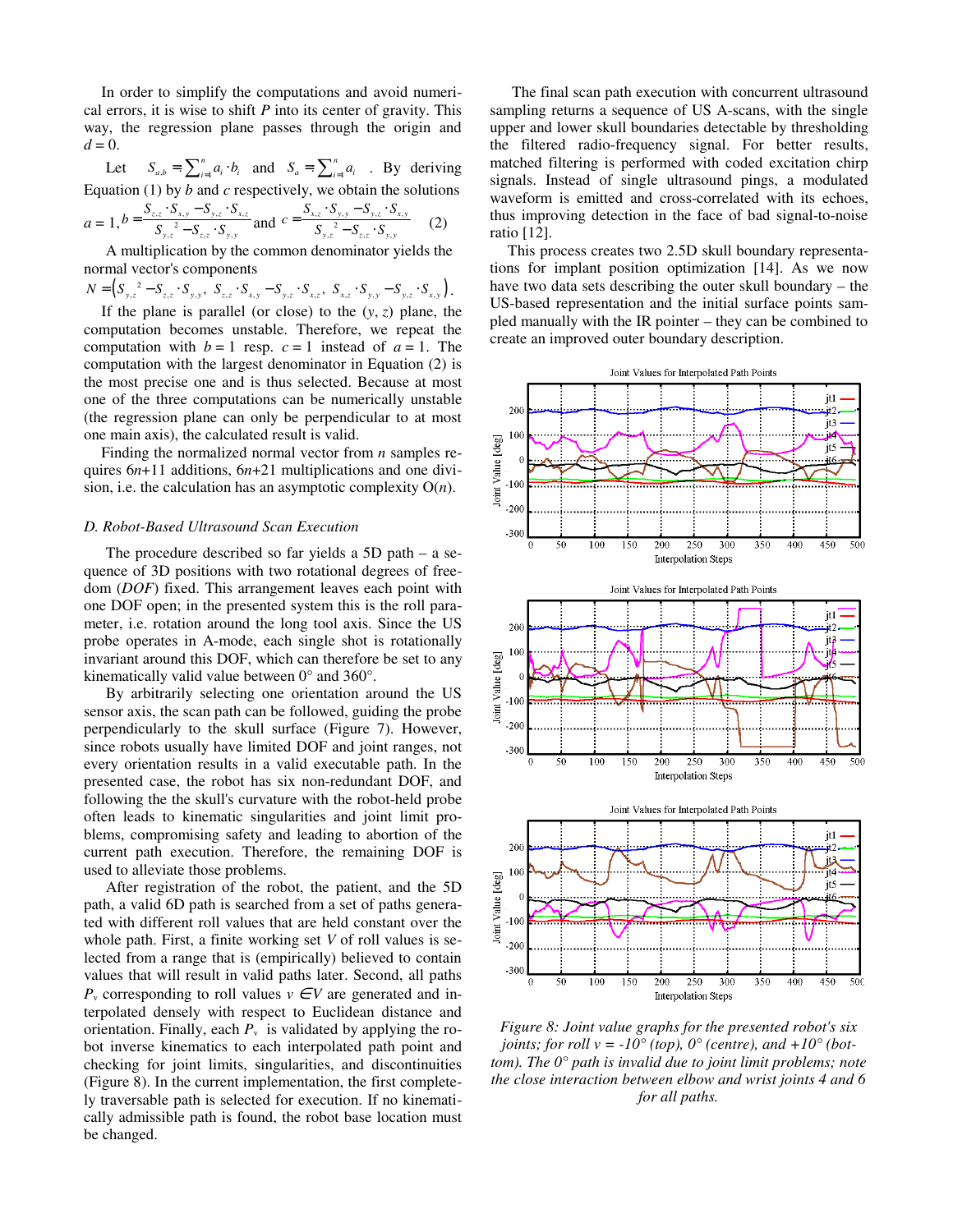# IV. APPLICATION AND SYSTEM

The validity of the presented method was tested on a system used for automated milling of cavities in skull bone for subdermal implantation of hearing aids. The RONAF project (*Robot-based Navigation for Milling at the Lateral Skull Base*, [6]) researches the feasibility and benefits of various navigation methods in autonomous surgical robotics. One step in the investigated process is the removal of bone material in the shape of flat amplifier components from the thin calotte (Figure 2).

The robot is an industrial model (Stäubli RX90) retrofitted with regard to speed and safety and used for medical use in hip and knee endoprosthesis milling applications (CASPAR, by Orto-Maquet). Sensors include – amongst others – a 6D force/torque (*F/T*) sensor (JR3 90M31A with strain gage bridges, max. sensing range 63N/5Nm, resolution 1:4000), an NDI Polaris infrared-optical tracking system (*OTS*; measured repeatability accuracy 0.05mm rootmean-square (*RMS*) after warm-up phase, specified absolute accuracy 0.35mm RMS, silo-shaped work volume  $\sim$ (1000mm)<sup>3</sup>, data rate 20...60Hz), and a Transmit-Receive Module II ultrasound probe (*US*; by Fraunhofer IBMT, St. Ingbert/Germany). The US system control computer is connected with the robot for position acquisition via a local network. Using two ultrasound probes (center frequency 2,25 MHz, diameter  $\frac{1}{4}$  in. and 1 MHz, diameter  $\frac{1}{2}$  in.) with flexible delay lines attached to the transducer, filtered and unfiltered radio frequency signals are available for signal processing. The tool is a surgical mill (electrically driven miller Aesculap microtron EC/GD622, up to 30.000 rpm) mounted perpendicularly to the robot tool flange to minimize deformation (Figure 1, cf. [9]).

#### V. EXPERIMENTS AND RESULTS

We performed the entire described procedure on three human skull preparations (cf. Figure 9), including pointer and robot calibration and registration, sampling of skull surface points, demonstration and processing of scan paths, and their execution with concurrent US scanning.



*ness varies widely, affecting detection quality.*



*Figure 10: 3D ultrasound volume reconstruction (skull sample, probe guided by 3D µm positioner)*

The manually generated surface point cloud is a 2.5D global map registered to the robot with a precision of <2.5mm RMS. This relatively large error stems from an accumulation of smaller error components. Looking closely at the procedure used to create this map, it is apparent that the calibration accuracy of the hand-held pointer, its position as reported by the OTS, the position of the tool marker as reported by the OTS, and the tool calibration accuracy all contributed to the sequential deterioration of the registration quality between the pointer and the tool tip (i.e. between map and robot). A more precise discussion of the definition and a measurement of this cumulative error can be found in [9]. The result of bad registration quality in this step is a map or a scan path whose representation in robot coordinates is not identical to its actual position, so following this path sometimes resulted in motions outside the actual volume of or within the skull bone. However, due to the flexible delay line attached to the front of the US probe, most scans could be completed successfully.

However, the US scan generates a map consisting of two 2.5D skull surface point clouds, both of which are registered to the robot with a precision equal to the robot's absolute positioning accuracy (close to the robot's relative accuracy of ~0.35mm) (Figure 10). Another factor in the scan map's precision is the accuracy of thickness detection in the single US shots, which is ~0.5mm (standard deviation for US pulse code excitation with direct coupling of transducer and bone [19]), but this value is highly patient-specific.

# VI. CONCLUSIONS

We have described a process and an intuitive user interface for bone surface and ultrasound scan path input using an IR pointer registered with a robot, resulting in two global maps: a manually generated, navigation system-based surface map and a robot-based 3D ultrasound map with extrac-Figure 9: Image of human skull preparation. Bone thick-<br>Figure 9: Image of human skull preparation. Bone thick